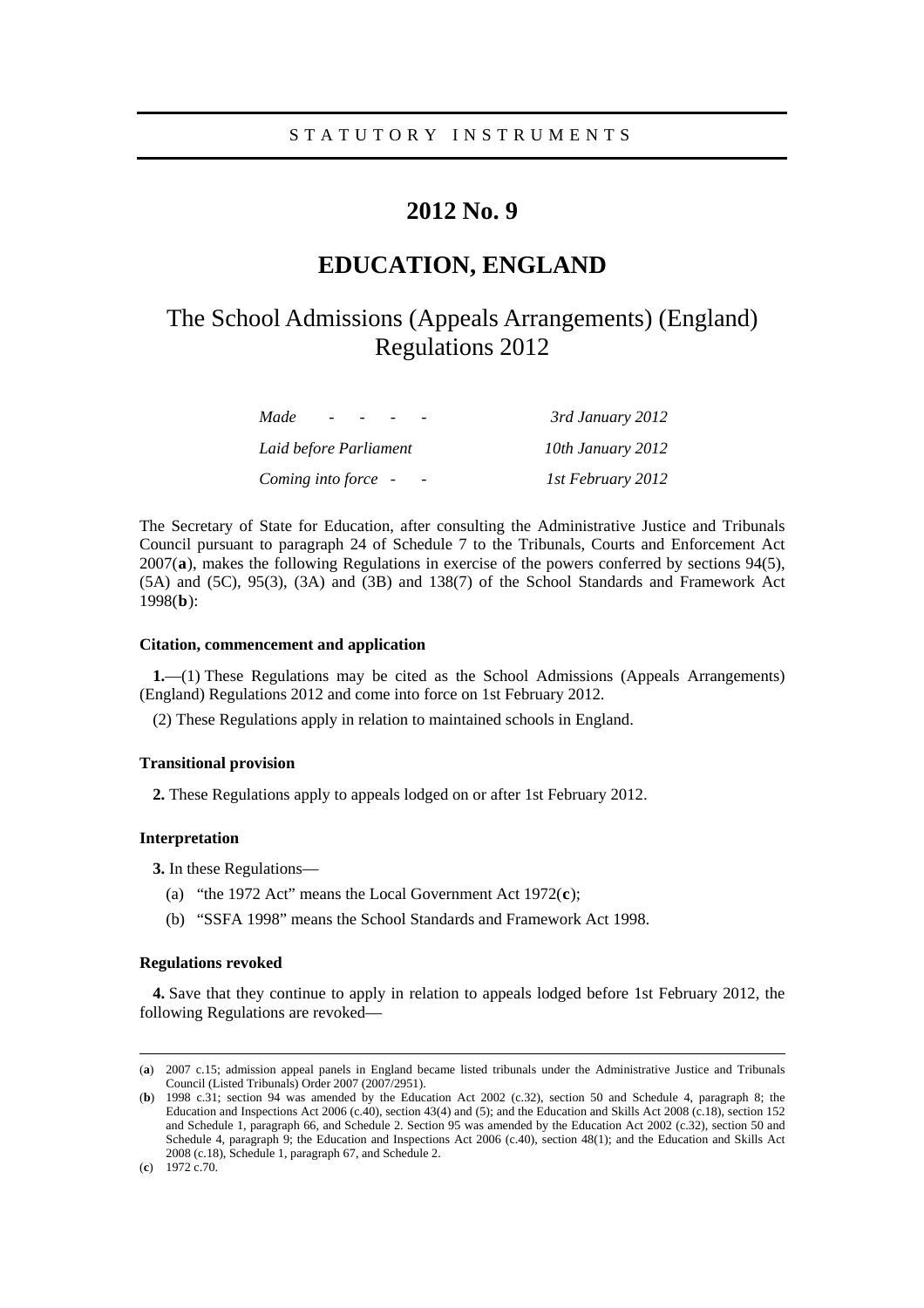- (a) The Education (Admissions Appeals Arrangements) (England) Regulations 2002(**[a](#page-0-1)**);
- (b) The Education (Admissions Appeals Arrangements) (England) (Amendment) Regulations 2007(**[b](#page-1-0)**);
- (c) The Education (Admissions Appeals Arrangements) (England) (Amendment) Regulations 2008(**[c](#page-1-1)**).

#### **Constitution of appeal panels**

**5.** An appeal pursuant to arrangements made by a local authority or governing body of a foundation or voluntary aided school under section 94 or a local authority under section 95 of SSFA 1998 is to an appeal panel constituted in accordance with the relevant paragraphs of the Schedule.

#### **Payment of allowances**

**6.**—(1) For the purpose of the payment of financial loss allowance under section 173(4) of the 1972 Act(**[d](#page-1-2)**), that provision applies to any member of an appeal panel constituted in accordance with the Schedule; and in that section as it so applies the reference to an approved duty is to be read as a reference to attendance at a meeting of an appeal panel or associated training.

(2) Section 174(1) of the 1972 Act(**[e](#page-1-3)**) applies in relation to any appeal panel constituted in accordance with the Schedule; and in that section as it so applies the reference to payments at rates determined by the body in question is to be read as a reference to payments at rates determined by the local authority or the governing body or bodies of the school or schools in question.

*Nick Gibb*  Minister of State 3rd January 2012 Department for Education

 <sup>(</sup>**a**) S.I. 2002/2899 as amended by S.I. 2007/3026 and S.I..2008/3092.

<span id="page-1-1"></span><span id="page-1-0"></span><sup>(</sup>**b**) S.I. 2007/3026.

<sup>(</sup>**c**) S.I. 2008/3092.

<span id="page-1-2"></span><sup>(</sup>**d**) Section 173(4) was amended by the Local Government and Housing Act 1989 (c.42), section 194 and Schedule 11, paragraph 26.

<span id="page-1-3"></span><sup>(</sup>**e**) Section 174(1) was amended by the Local Government, Planning and Land Act 1980 (c.65), section 25.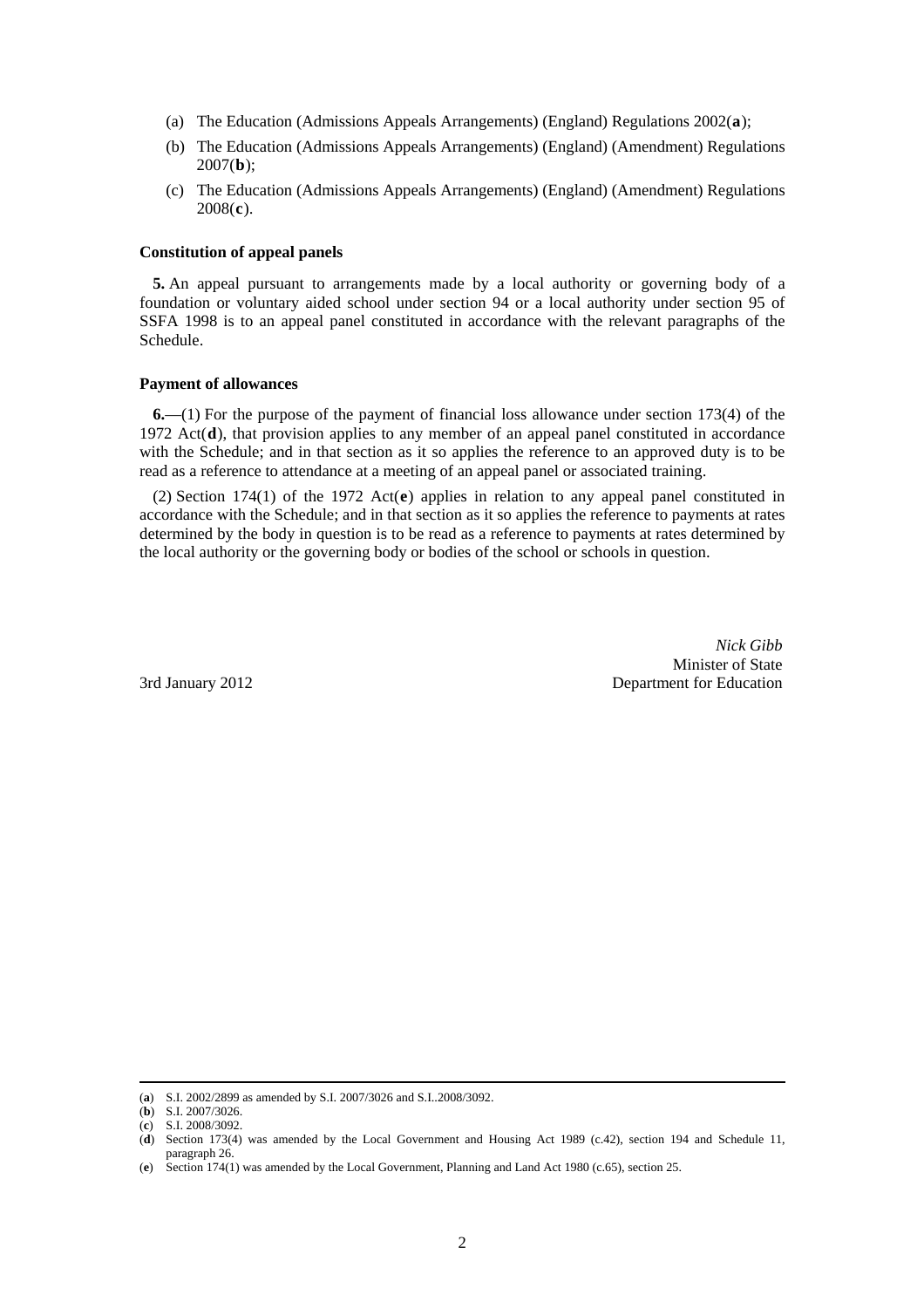## SCHEDULE Regulation 5

## Constitution of Appeal Panels

#### **Arrangements made by a local authority or governing body**

**1.**—(1) Where arrangements are made by a local authority or a governing body of a foundation or voluntary aided school for an appeal under section 94 of SSFA 1998, an appeal panel must consist of a minimum of three members appointed by the relevant local authority or governing body from—

- (a) persons who are eligible to be lay members, and
- (b) persons who have experience in education, are acquainted with educational conditions in the area of the authority or are parents of registered pupils at a school.

(2) Of the members of an appeal panel—

- (a) at least one must be a person who is eligible to be a lay member and is appointed as such; and
- (b) at least one must be a person falling with sub-paragraph (1)(b).

(3) For the purposes of this paragraph a person is eligible to be a lay member if that person has no personal experience in the management of any school or the provision of education in any school (disregarding any such experience as a governor or in any other voluntary capacity).

(4) No person may be a member of an appeal panel if that person is disqualified by paragraph 4.

(5) In this paragraph, "registered pupil" has the meaning in section 434(5) of the Education Act 1996(**[a](#page-1-3)**).

#### **Joint arrangements**

**2.**—(1) Arrangements for an appeal under section 94 of SSFA 1998 may be made jointly between—

- (a) a governing body of a foundation or voluntary aided school and one or more governing bodies of other foundation or voluntary aided schools maintained by the same local authority;
- (b) a local authority and one or more governing bodies of foundation or voluntary aided schools maintained by that authority.

(2) Where joint arrangements are made under sub-paragraph (1)—

- (a) paragraph 1 applies as if any reference to the governing body were a reference to the governing bodies of both or all the schools; and
- (b) paragraph 4 applies as if any reference to the governing body of the school in question or to that school were a reference to any of those governing bodies or to any of those schools.

#### **Appeals by a governing body under section 95 of SSFA 1998**

**3.**—(1) Subject to sub-paragraph (2), the provisions of paragraph 1 apply to the arrangements made by a local authority for an appeal by a governing body under section 95 of SSFA 1998 as they do to arrangements for an appeal under section 94.

(2) A person may not be a member of an appeal panel for the consideration of an appeal under section 95(2) if that person has to any extent been involved in any previous consideration of

<span id="page-2-0"></span> <sup>(</sup>**a**) 1996 c.56.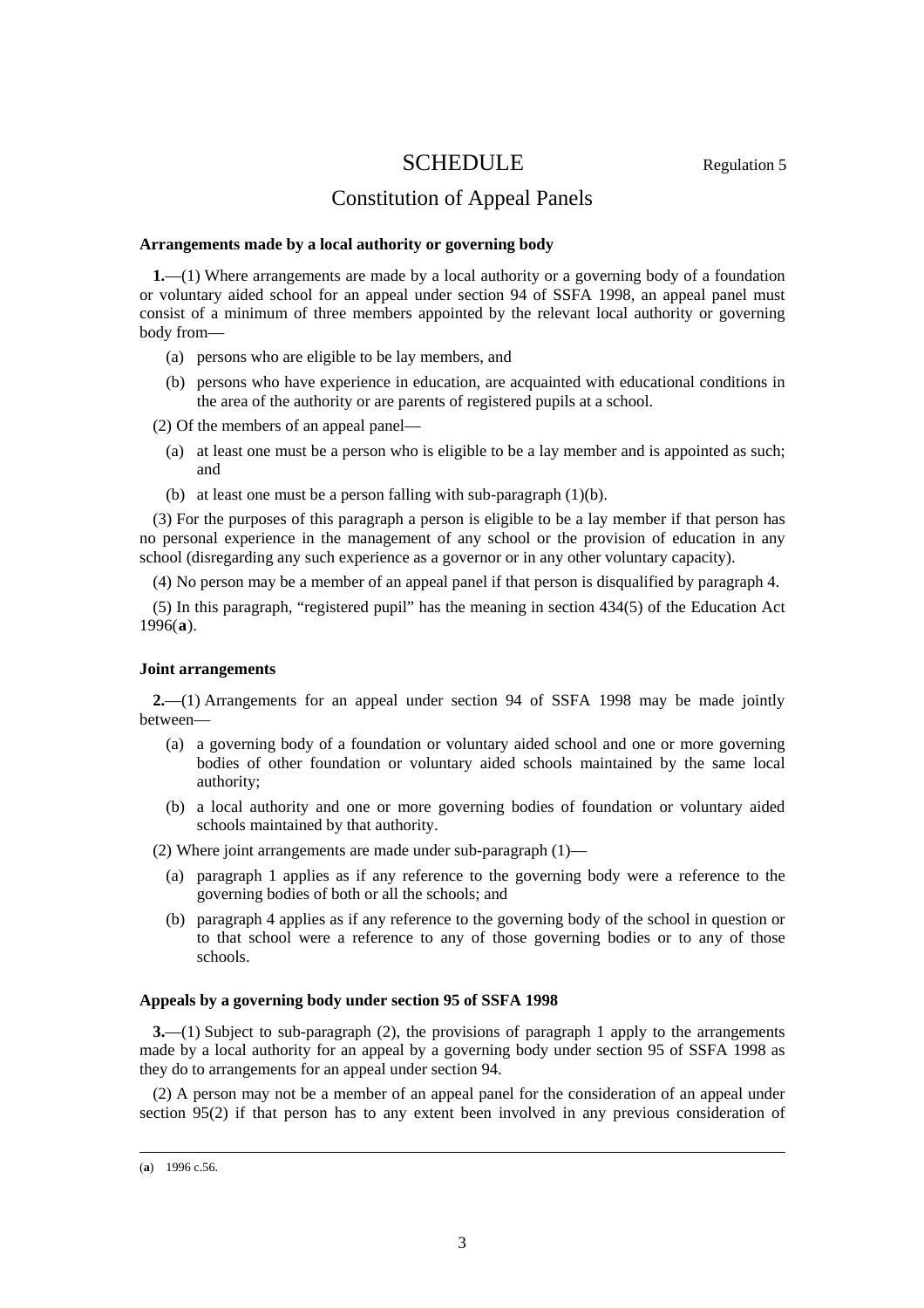whether the child in question should or should not be reinstated at any school from which that child has at any time been permanently excluded, or in any previous appeal under section 95(2) relating to the child.

#### **Disqualification from membership of an appeal panel**

**4.**—(1) The following persons are disqualified from membership of an appeal panel—

- (a) any member of the local authority which is making the arrangements or which maintains the school in question;
- (b) any member or former member of the governing body of the school in question;
- (c) any person employed by the authority or the governing body of the school in question, other than a person employed as a teacher or as a teaching assistant;
- (d) any person who has, or at any time has had, any connection with the authority or the school in question, or with any person within sub-paragraph (c), of a kind which might reasonably be taken to raise doubts about that person's ability to act impartially in relation to the authority or the school.
- (e) any person who has not attended training required by the local authority or governing body arranging the appeal panel.

(2) A person employed as a teacher or as a teaching assistant by the local authority or by the governing body of another school maintained by the authority may not be taken, by reason only of that employment, to have such a connection with the authority as is mentioned in sub-paragraph  $(1)(d)$ .

(3) A person who is a teacher or a teaching assistant at a school may not be a member of an appeal panel for the consideration of an appeal involving a question whether a child is to be admitted to that school.

(4) A person may not be a member of an appeal panel for the consideration of an appeal against a decision if the person was among those who made the decision or provided information which contributed to the decision.

(5) A teaching assistant is a person who carries out work under paragraph 10 of Schedule 2 to the Education (Specified Work and Registration) (England) Regulations 2003(**[a](#page-2-0)**).